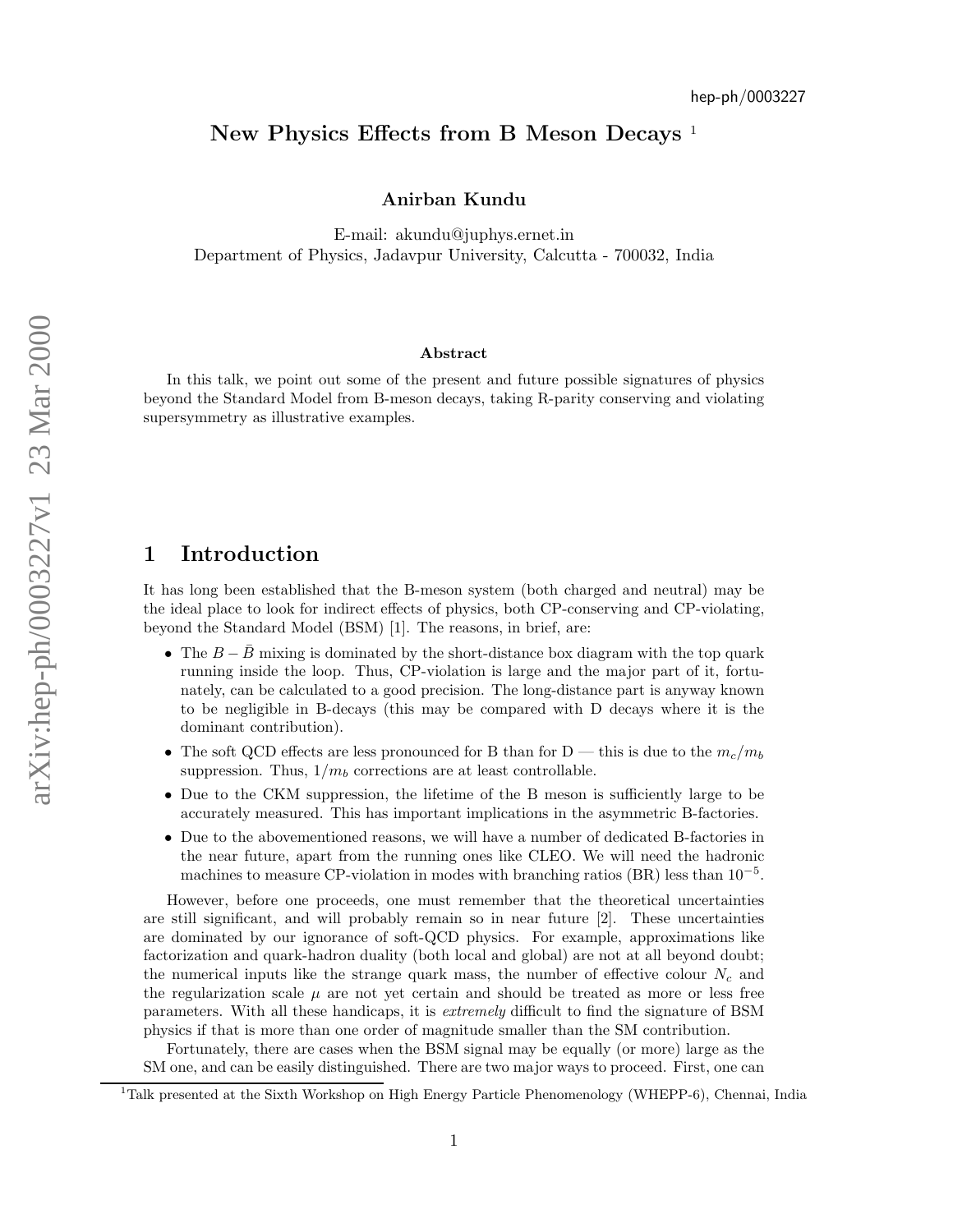look for CP-asymmetries, both direct and mixing-induced, and see whether they tally with the SM predictions. Thus, if the SM amplitude for a particular process be  $A_{SM} \exp(i\theta_{SM})$ and the BSM amplitude for the same process be  $A_{BSM}$  exp( $i\theta_{BSM}$ ), the total amplitude is given by

$$
A_{tot}e^{i\theta_{tot}} = A_{SM}e^{i\theta_{SM}}(1 + he^{i\phi})
$$
\n<sup>(1)</sup>

where  $h \equiv A_{BSM}/A_{SM}$  and  $\phi = \theta_{BSM} - \theta_{SM}$ . The change in CP-asymmetry is essentially governed by h, which should be  $\sim \mathcal{O}(1)$  for the BSM physics to be visible. Such investigations involve the measurement of the angles as well as the sides of the unitarity triangle (UT). Here, one may face a number of different situations, some of which are:

(i) The three angles of the UT do not sum up to  $\pi$ . This is a definite signal of new physics, but, considering the errors in determining the angles, may not be easily obtained even in the Bfactories. Even if one measures the functions  $\sin 2\alpha$ ,  $\sin 2\beta$  and  $\sin^2 \gamma$  from CP-asymmetries, one needs to resolve the discrete ambiguity to get the actual values of the angles [3].

(ii) The angles do sum up to  $\pi$ , but the sides are not in the proper ratio. One needs to determine the sides too for this type of signal.

(iii) CP-asymmetries measured from different modes, which should yield the same angle in SM, give different results. For example,  $J/\psi K_S$  and  $\phi K_S$  modes may produce different CP asymmetries (both should give the same angle  $\beta$  in SM), and one may find nonzero CPasymmetries in  $b \to c$  decay modes of  $B<sub>s</sub>$  (which, in SM, should not give any significant CP-asymmetry).

(iv) One can observe sizable asymmetries in leptonic, semileptonic and radiative B-decays too.

Secondly, one can concentrate on CP-conserving observables. A good place is the branching ratios (BR) of rare modes. CLEO already has some interesting signals [4] which are listed in Table 1; there may be more in near future. Another excellent channel is to look for forbidden modes in the SM (like  $B^+ \to K^+K^+\pi^-$  [5]) where even a single event may signal BSM physics. OPAL has looked for such signals and placed limits on BSM couplings [6].

Table 1: Branching ratios ( $\times 10^6$ ) of the  $\eta K$  and  $\eta' K$  modes. The experimental results are at  $2\sigma$ .

| Mode                                         | Theoretical BR | Experiment                        |
|----------------------------------------------|----------------|-----------------------------------|
| $\rightarrow$ $\eta' K^+$                    | 7-41           | $+8$                              |
| $B^0 \to \eta' K^0$                          | $9 - 33$       | $+9$                              |
| $\rightarrow$ $\eta K^{*+}$                  | $0.03 - 9$     | $27.3^{+9.6}_{-8.9}$<br>$\pm 5.0$ |
| $\rightarrow nK^{*0}$<br>$\rm\mathbf{D}^{0}$ | $0.05 - 3$     |                                   |

Anyway, we should realize that quantification of BSM physics is something we must approach with caution; qualitative signals  $(e.q., h \sim 1)$  are what we can hope to observe quickly. Of course, if BSM physics is indicated from other experiments, then the B-system can be used to complement and quantify that.

### 2 Basic Formalism

The unitarity triangle probed in B-decays is given by the orthogonality condition

$$
V_{ub}V_{ud}^* + V_{cb}V_{cd}^* + V_{tb}V_{td}^* = 0.
$$
\n(2)

The triangle, alongwith the angles  $\alpha$ ,  $\beta$  and  $\gamma$ , is shown in Fig. 1. The only two complex entries in the CKM matrix in Wolfenstein parametrization (WP) are

$$
V_{td} = |V_{td}| exp(-i\beta), \quad V_{ub} = |V_{ub}| exp(-i\gamma).
$$
\n(3)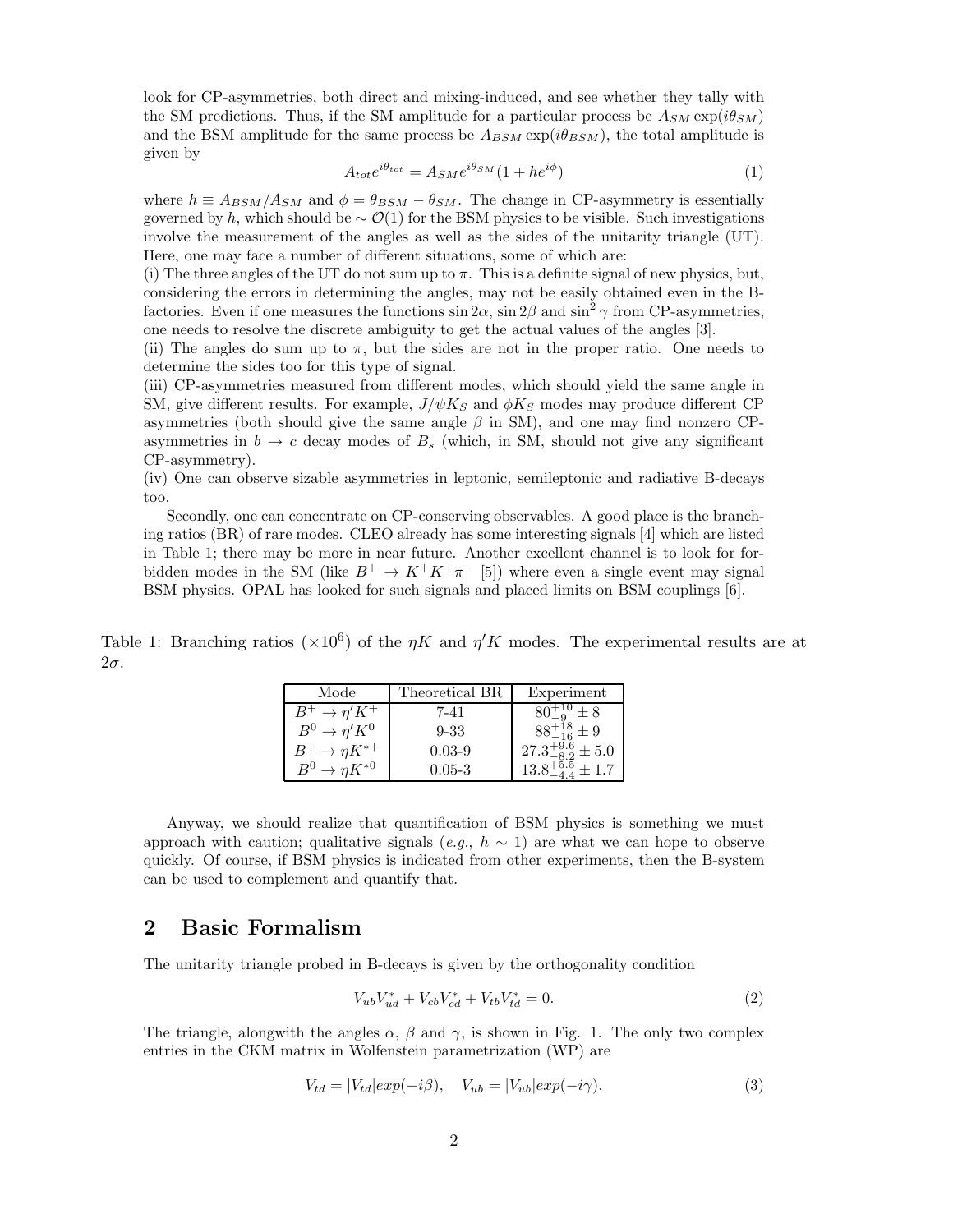

Figure 1: The Unitarity Triangle.

With WP, the tip of the UT has coordinates  $(\rho, \eta)$ . The central values are [7]

$$
\rho(1 - \lambda^2/2) = 0.240^{+0.057}_{-0.047}, \quad \eta(1 - \lambda^2/2) = 0.335 \pm 0.042. \tag{4}
$$

In the SM, the quark-level subprocesses that are important to determine the angles of the UT are shown in Table 2, which is mainly taken from [8]. It is helpful to remember that  $B^0 - \overline{B^0}$  mixing measures  $2\beta$ ,  $b \to u$  measures  $2\gamma$ , presence of both simultameously measures 2 $\alpha$  (assuming the UT closes), and  $B_s - \bar{B_s}$  mixing and  $b \to c$  decay are CPconserving to a very good extent. Some of such CP-conserving modes are also shown; a nonzero CP-asymmetry in them (say, in  $B_s \to J/\psi \phi$ ) would be an encouraging signal for BSM physics.

| Table 2: Quark-level subprocesses for B-decays. P and V denote pseudoscalar and vector mesons |  |
|-----------------------------------------------------------------------------------------------|--|
| respectively.                                                                                 |  |

| N <sub>o</sub>  | Quark level               | Type     | Meson level                          | Remarks                         |
|-----------------|---------------------------|----------|--------------------------------------|---------------------------------|
|                 |                           |          |                                      |                                 |
| 1               | $b \rightarrow d\bar{u}u$ | $P_1P_2$ | $\overline{B^0} \to \pi^+ \pi^-$     | $\alpha$ (penguin pollution)    |
| $\overline{2}$  | $b \rightarrow d\bar{c}c$ | $P_1P_2$ | $B^0 \rightarrow D^+D^-$             | $\beta$ (clean)                 |
| 3               | $b \rightarrow d\bar{c}c$ | PV       | $\overline{B^0} \to J/\psi \pi^0$    | $\beta$ (penguin pollution)     |
| 4               | $b \to d\bar{c}c$         | PV       | $\bar{B_s} \rightarrow J/\psi K_S$   | $\lambda^2 \eta$ (very clean)   |
| 5               | $b \rightarrow s\bar{u}u$ | $P_1P_2$ | $\overline{B^0 \to \pi^0} K_S$       | $\alpha, \gamma$ (not so clean) |
| 6               | $b\to s\bar{u}u$          | $P_1P_2$ | $\overline{B}_s \to K^+K^-$          | $\gamma$ (clean)                |
| $\overline{7}$  | $b \rightarrow s\bar{c}c$ | $P_1P_2$ | $\overline{B}_s \to D_s^+ D_s^-$     | $\lambda^2 \eta$ (very clean)   |
| 8               | $b \rightarrow s\bar{c}c$ | PV       | $\bar{B}^0 \to J/\psi K_S$           | $\beta$ (gold-plated)           |
| 9               | $b \rightarrow s\bar{c}c$ | $V_1V_2$ | $\overline{B}_s \to J/\psi \phi$     | $CP$ -conserving                |
| 10              | $b \rightarrow d\bar{s}s$ | $P_1P_2$ | $B^0 \rightarrow K^0 \overline{K^0}$ | QCD penguin dominates           |
| 11              | $b \to d\bar{s}s$         | PV       | $\bar{B^0} \to \pi^0 \phi$           | EW penguin dominates            |
| 12              | $b \rightarrow s\bar{s}s$ | PV       | $B^0 \to K_S \phi$                   | (clean)<br>$\beta$              |
| 13              | $b \rightarrow sdd$       | $P_1P_2$ | $\overline{B}_s \to K^0 K^0$         | QCD penguin                     |
| 14a             | $b \rightarrow u\bar{c}s$ | $P_1P_2$ | $B^- \rightarrow D^0 K^-$            | $DK$ triangles                  |
| 14 <sub>b</sub> | $b \rightarrow c\bar{u}s$ | $P_1P_2$ | $B^- \to D^0 K^-$                    | measure $\gamma$                |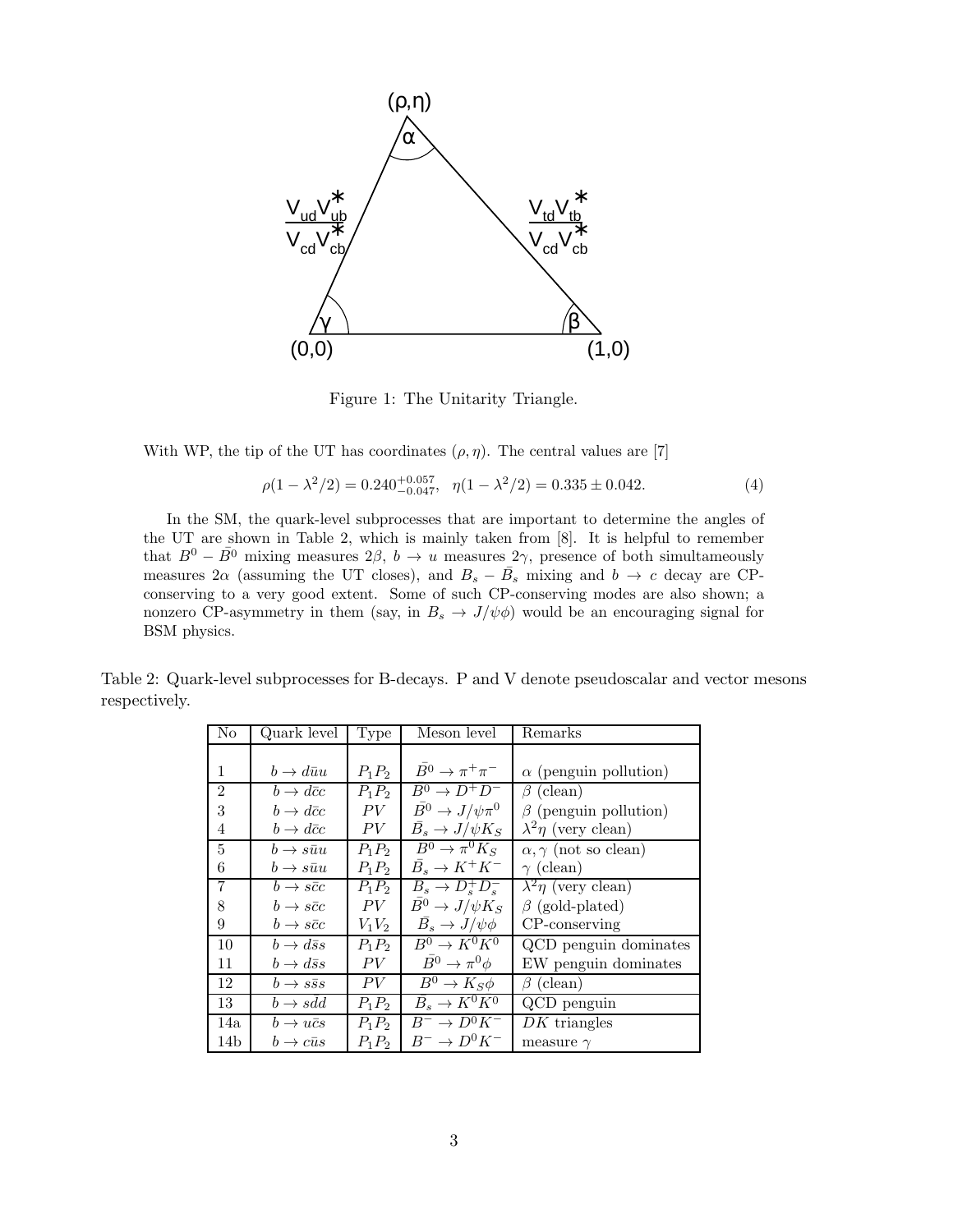## 3 Possible New Physics

In this section, we first briefly review a couple of non-SUSY extensions of the SM, and the results are taken mainly from [10]. After that we discuss two versions of SUSY.

#### 3.1 Four Generations

With four quark generations, the CKM matrix is  $4 \times 4$ , with three independent phases. This makes UT a quadrangle, and the asymmetries measured by different processes will be different from their SM predictions: for example, the asymmetry measured in  $B^0 - B^0$  mixing is not only  $2\beta$  but some  $2(\beta + \theta_d)$  due to the t' mediated box.

The smoking gun signals may be the simultaneous measurements of  $\alpha$ ,  $\beta$  and  $\gamma$  which will not sum up to  $\pi$ . Also,  $b \to d\gamma$  and  $b \to d\ell^+\ell^-$  may be enhanced compared to their SM values depending on the magnitudes of  $V_{td}$  and  $V_{t'd}$  [11]. CP asymmetry in  $B \to J/\psi K_S$ is negative for almost half of the parameter space, and almost 40% of the parameter space predicts the magnitude of CP asymmetry in  $B_s \to J/\psi \phi$  to be more than 0.2 (the SM asymmetry is almost zero) [12].

#### 3.2 Multi-Higgs Doublet with no FCNC

In such models, the CP-asymmetries are almost identical to that of the SM, since the CKM matrix still has the same structure, and  $H^+ \bar{u}_i d_i$  couplings have the same phase as that of the SM. There may be a significant change in the total amplitude of  $B^0 - B^0$  mixing due to the  $H^+$  box diagrams, which will in turn affect the value of  $V_{td}$ .

An interesting signal in this model may be the  $B^0 \to \ell^+ \ell^-$  rates, which, for some particular choice of the parameter space, can be much higher than the SM ones.

We do not discuss the spontaneous CP-violation scenario, since only spontaneous CPviolation would mean a real CKM matrix, which is ruled out from the  $K_L - K_S$  mass difference and the CDF measurement of  $\sin 2\beta$ .

#### 3.3 Supersymmetry with R-parity Conservation

The minimal SUSY and its R-parity conserving variants are interesting mainly for the CPviolating observables; any CP-conserving observable like the BRs must have two SUSY particles in the loop and is thereby suppressed in general.

As is well-known, there can be two independent phases in the minimal SUSY which can lead to interesting CP-violating effect. They can be written as

$$
\phi_A = arg(A^*m_{1/2}), \quad \phi_B = arg(m_{1/2}\mu(m_{12}^2)^*), \tag{5}
$$

where the symbols have their usual meanings. For both these phases  $\sim \mathcal{O}(1)$ , the dipole moment of neutron, for example, is larger than the experimental limit by two to three orders of magnitude for 100 GeV squarks. This is known as the Supersymmetric CP problem. Another problem arises in the measurement of  $\epsilon_K$  which turns out to be seven orders of magnitude larger than the experimental number unless there is some fine-tuning among the parameters.

To solve the SUSY flavour problems regarding  $\epsilon_K$  and dipole moment of neutron, a number of different models were proposed. Among them are: (1) Heavy squarks at the TeV scale; (2) Universality among right and left squark masses for different generations; (3) Alignment of quark and squark mixing matrices, and (4) Approximate CP-symmetry of the Lagrangian. There are a number of specific flavour models in the literature which incorporates one or more of the above features [13]. As has been pointed out, the effects on measured observables crucially depend on the exact structure of the model, and not all models in a given category have same CP-violating predictions. For example, alignment-type models predict  $\sim \mathcal{O}(1)$  contributions to  $B^0 - \overline{B^0}$  mixing phases but very small contribution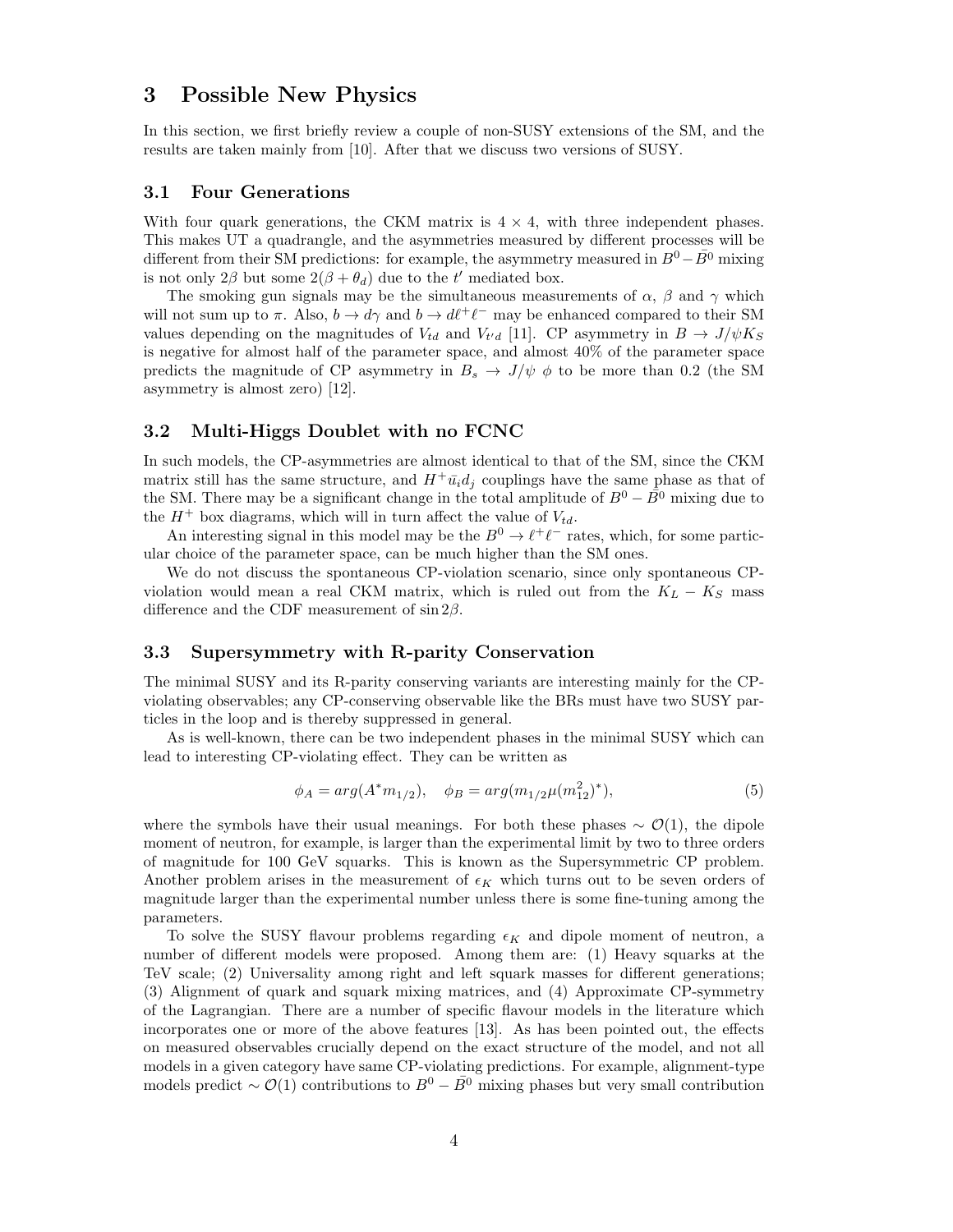to the neutron dipole moment; heavy squark models (for the first two generations) may have a larger  $d_n$ . In Table 3, which is taken from [9], we summarise the predictions of various type of models. For a detailed discussion, see [13, 9].

Table 3: Prediction of different SUSY flavour models.  $\theta_d$  is the phase change from the SM prediction  $\beta$  in  $B^0 - \overline{B^0}$  mixing. a denotes CP-asymmetries for the two decay channels. Taken from [9].

| Model             | $d_n/d_n^{exp}$   | $\theta_d$         | $a_{D^0\to K^-\pi^+}$  | $a_{K\to\pi\nu\bar{\nu}}$ |
|-------------------|-------------------|--------------------|------------------------|---------------------------|
| SМ                | $\leq 10^{-6}$    |                    |                        |                           |
| Exact             | $< 10^{-6}$       |                    |                        | $\approx SM$              |
| Universality      |                   |                    |                        |                           |
| Approx.           | $\geq 10^{-2}$    | $\mathcal{O}(0.2)$ |                        | $\approx SM$              |
| Universality      |                   |                    |                        |                           |
| Approx. CP        | $\sim 10^{-1}$    | — 13               | $\mathcal{O}(10^{-3})$ | $O(10^{-5})$              |
| Alignment         | $\geq 10^{-3}$    | $\mathcal{O}(0.2)$ | $\mathcal{O}(1)$       | $\approx SM$              |
| Heavy $\tilde{q}$ | $\approx 10^{-1}$ |                    |                        | $\approx SM$              |

Another interesting observable is the forward-backward lepton asymmetry (as well as the absolute BRs) in  $B \to X_s \ell^+ \ell^-$  where  $\ell = e$  or  $\mu$  [14]. For both the leptons, the SM predictions for  $A_{FB}$  is 0.23 but it can vary from 0.33 to  $-0.18$  in SUSY models. The negative  $A_{FB}$  constitutes an interesting signal. The BRs can be enhanced by a factor of four or can be suppressed by a factor of two, which should also be measured in the B-factories.

#### 3.4 Supersymmetry without R-parity

R-parity violating (RPV) SUSY has one great advantage over the non-RPV SUSY models: the new physics contributions appear in the tree-level, and hence can greatly enhance or suppress the SM contributions. Here we will discuss the popular approach, *i.e.*, we will consider all RPV couplings to be free parameters, constrained only by various experimental data, and study its consequences on B-decays.

The physics of RPV has been discussed in detail in the literature, and here we will only quote the main results. For  $B \to M_1M_2$  decays (M is any meson in general) the relevant pair of couplings is either  $\lambda' \lambda'$  or  $\lambda'' \lambda''$  type (but not both simultaneously). For  $B \to M \ell^+ \ell'^$ decays, it is  $\lambda \lambda'$  and  $\lambda' \lambda'$  together. For example, we can have sneutrino/squark mediated  $b \to d_i \bar{d}_j d_k$  decays and selectron/squark mediated  $b \to d_i \bar{u}_j u_k$  decays  $(i, j, k$  are generation indices). All B-decay modes are affected by suitable pair of RPV couplings; more specifically, all UT angles can change from their SM predictions. In SM, the decays  $B \to J/\psi K_S$  and  $B \to \phi K_S$  measure the same angle  $\beta$ ; with RPV, the measured CP-asymmetries may be different, which will definitely signal new physics [15]. One can see forbidden modes like  $B^+ \to K^+K^+\pi^-$  originating from the SM forbidden  $b \to ss\bar{d}$  decay [5]. CP-asymmetries ~ 100% in the measurement of the UT angle  $\gamma$  can be obtained even from  $B^+$  decays [16]; thus, study of  $B^+$ s, alongwith  $B^0$ s and  $B_s$ s, are of paramount importance. The leptonic forward-backward asymmetries are modified too: for a pure  $\lambda \lambda'$  type coupling, there is no FB asymmetry, whereas for a  $\lambda' \lambda'$  type coupling, it is in the opposite direction from SM [17].

Another important feature is that RPV couplings can enhance or suppress the BRs significantly. As we have seen, the CLEO data on  $\eta' K$  and  $\eta K^*$  are quite far away from the SM prediction. It has been shown [18] that a moderate value of the product coupling  $d_{222}^R \equiv$  $\lambda'_{23}\lambda'_{22}$  (each  $\lambda' = 0.05$ -0.09, say), perfectly compatible with the experimental bounds, can enhance the BRs to their experimental value. This is demonstrated in Fig. 2 where we have plotted the BR against  $\xi = 1/N_c^{eff}$ , using  $m_s(1 \text{ GeV}) = 165 \text{ MeV}$ . At the same time, this product suppresses decays like  $B^0 \to \phi K$ ; in SM, this decay is allowed only for  $\xi < 0.23$  but with RPV, larger ranges of  $\xi$  are allowed.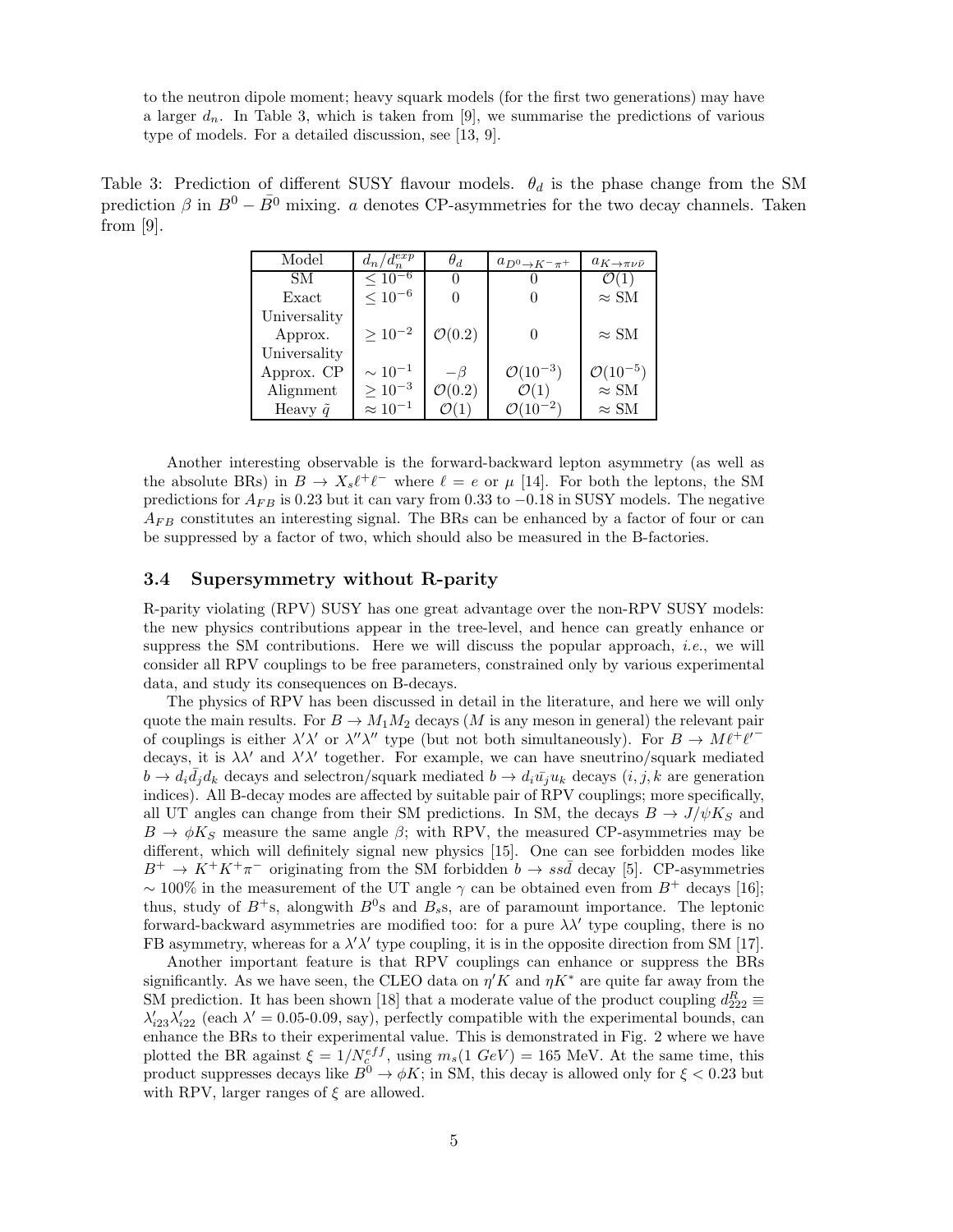

Figure 2: BR for  $B \to \eta' K$  as a function of  $\xi$ . The solid curve gives the SM value. In the presence of a  $\lambda'_{i23}\lambda'_{i22}$  operator with  $m_{\tilde{\nu}} = 200 \text{ GeV}$ , the long-dashed, short-dashed and dot-dashed curves correspond to the cases where each of the two  $\lambda$ 's equal 0.05, 0.07 and 0.09 respectively. The thick lines correspond to the experimental bounds.

However, the SM range is in conflict with other PV modes such as  $B^{\pm} \to \omega K^{\pm}$  and  $B^{\pm} \to \omega \pi^{\pm}$ . The former requires either  $\xi < 0.05$  or  $0.65 < \xi < 0.85$  while the latter requires  $0.45 < \xi < 0.85$  [19]. Interestingly, the  $d_{222}^R$  operator affects  $B^{\pm} \to \phi K^{\pm}$  while the other two decay modes are blind to it. This additional contribution interferes destructively with the SM amplitude and  $BR(B^{\pm} \to \phi K^{\pm})$  is suppressed leading to a wider allowed range for ξ. For example, with each  $\lambda' = 0.09$ , ξ can be as large as 0.8, thus allowing for a common fit to all the three (PV) modes under discussion<sup>2</sup>. (Note that  $\lambda' = 0.09$  is just ruled out from  $B \to X_s \nu \bar{\nu}$  data [20, 21] if we assume a sneutrino-squark degeneracy; but there is every reason to believe that squarks are heavier than sneutrinos, in which case our analysis still stands.)  $d_{222}^R$  also affects VV decay modes such as  $(B \to \phi K^*)$ . As this calculation involves a few more model dependent parameters, we do not discuss it here.

# 4 Conclusions

The study of B-decays, both in the CP-conserving and CP-violating fronts, is quite interesting to study indirect effects of new physics, more so in view of the upcoming B-factories. CLEO has already given some food for thought. Among various new physics models, non-SUSY extensions of the SM mainly affect the  $B^0 - \bar{B^0}$  amplitude, and, maybe, phase. The determination of  $V_{td}$  may be affected too. Different SUSY flavour models will have different signatures regarding the neutron dipole moment and asymmetries in  $J/\psi K_S$  and  $\pi \nu \bar{\nu}$ modes. RPV SUSY models can contribute to almost all B-decays, and can even induce some SM forbidden decyas. One of the important achievements is to explain the CLEO result on  $B \to \eta' K$  with RPV.

However, this is only about the observation of BSM physics, and to have a qualitative measurement, one needs to minimize the theoretical errors, which will be the biggest challenge to the theoreticians in the next few years. In short, we await some really exciting years on both theoretical and experimental fronts!

<sup>&</sup>lt;sup>2</sup>Note that the favoured value of  $\xi$  for the PP and PV modes still continue to be different. While this is not a discrepancy, a common  $\xi$  for both these sets can be accommodated for values of  $\lambda'$  slightly larger than that we have considered.